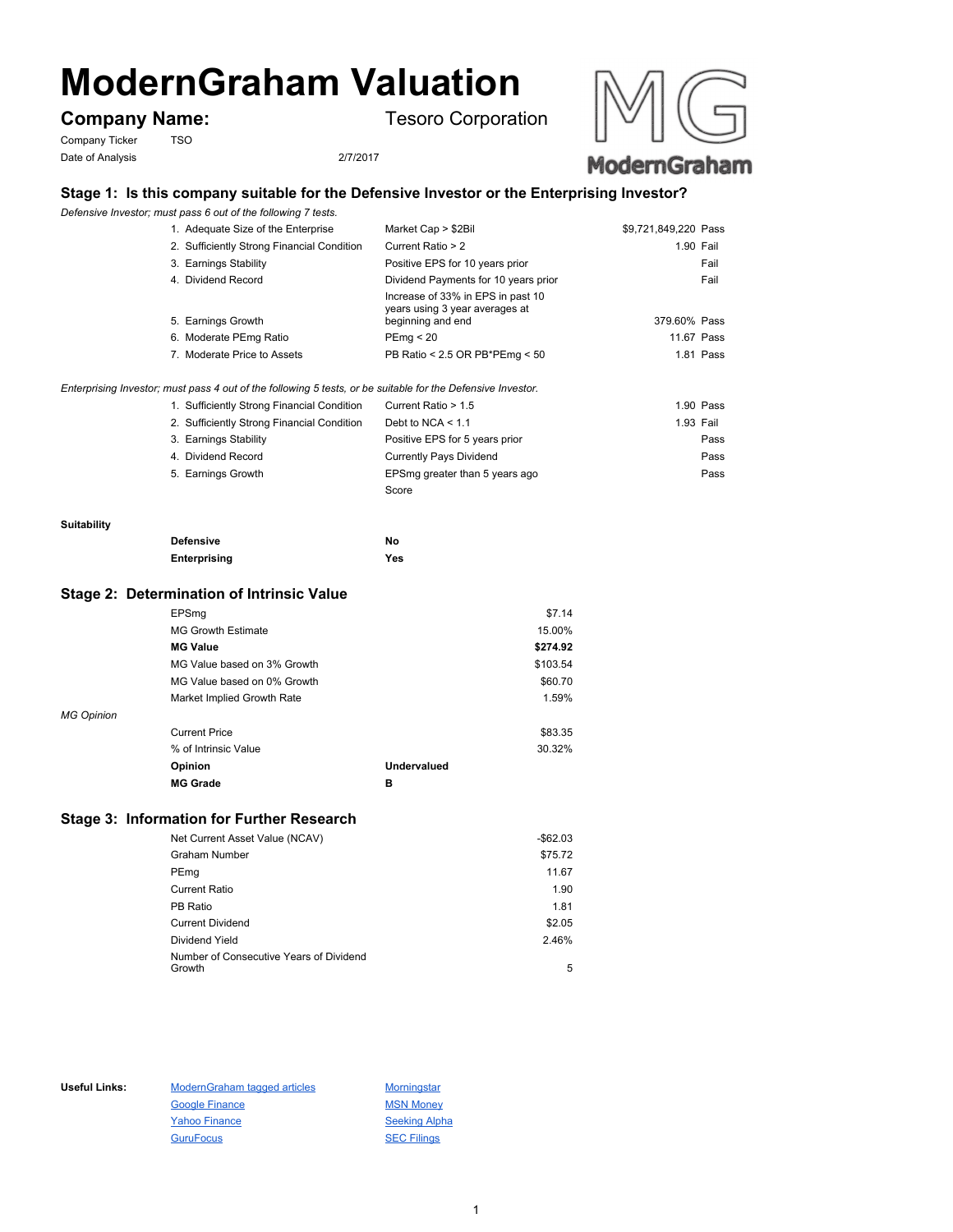| <b>EPS History</b>      |          | <b>EPSmg History</b>                 |                  |
|-------------------------|----------|--------------------------------------|------------------|
| <b>Next Fiscal Year</b> |          |                                      |                  |
| Estimate                |          | \$5.42 Next Fiscal Year Estimate     | \$7.14           |
| Dec2015                 | \$12.36  | Dec2015                              | \$7.39           |
| Dec2014                 | \$6.44   | Dec2014                              | \$4.49           |
| Dec2013                 | \$3.00   | Dec2013                              | \$3.07           |
| Dec2012                 | \$5.25   | Dec2012                              | \$2.72           |
| Dec2011                 | \$3.81   | Dec2011                              | \$1.55           |
| Dec2010                 | $-$0.21$ | Dec2010                              | \$0.98           |
| Dec2009                 | $-$1.01$ | Dec2009                              | \$2.01           |
| Dec2008                 | \$2.00   | Dec2008                              | \$3.53           |
| Dec2007                 | \$4.06   | Dec2007                              | \$3.96           |
| Dec2006                 | \$5.73   | Dec2006                              | \$3.36           |
| Dec2005                 | \$3.60   | Dec2005                              | \$1.89           |
| Dec2004                 | \$2.38   | Dec2004                              | \$0.95           |
| Dec2003                 | \$0.58   | Dec2003                              | \$0.33           |
| Dec2002                 | $-$0.97$ | Dec2002                              | \$0.23           |
| Dec2001                 | \$1.05   | Dec2001                              | \$0.76           |
| Dec2000                 | \$0.88   | Dec2000                              | \$0.63           |
| Dec1999                 |          | \$0.96 Balance Sheet Information     | 9/1/2016         |
| Dec1998                 |          | -\$0.43 Total Current Assets         | \$5,105,000,000  |
| Dec1997                 |          | \$0.57   Total Current Liabilities   | \$2,693,000,000  |
| Dec1996                 |          | \$1.41 Long-Term Debt                | \$4,667,000,000  |
|                         |          | <b>Total Assets</b>                  | \$18,005,000,000 |
|                         |          | Intangible Assets                    | \$1,287,000,000  |
|                         |          | <b>Total Liabilities</b>             | \$12,505,000,000 |
|                         |          | Shares Outstanding (Diluted Average) | 119,300,000      |